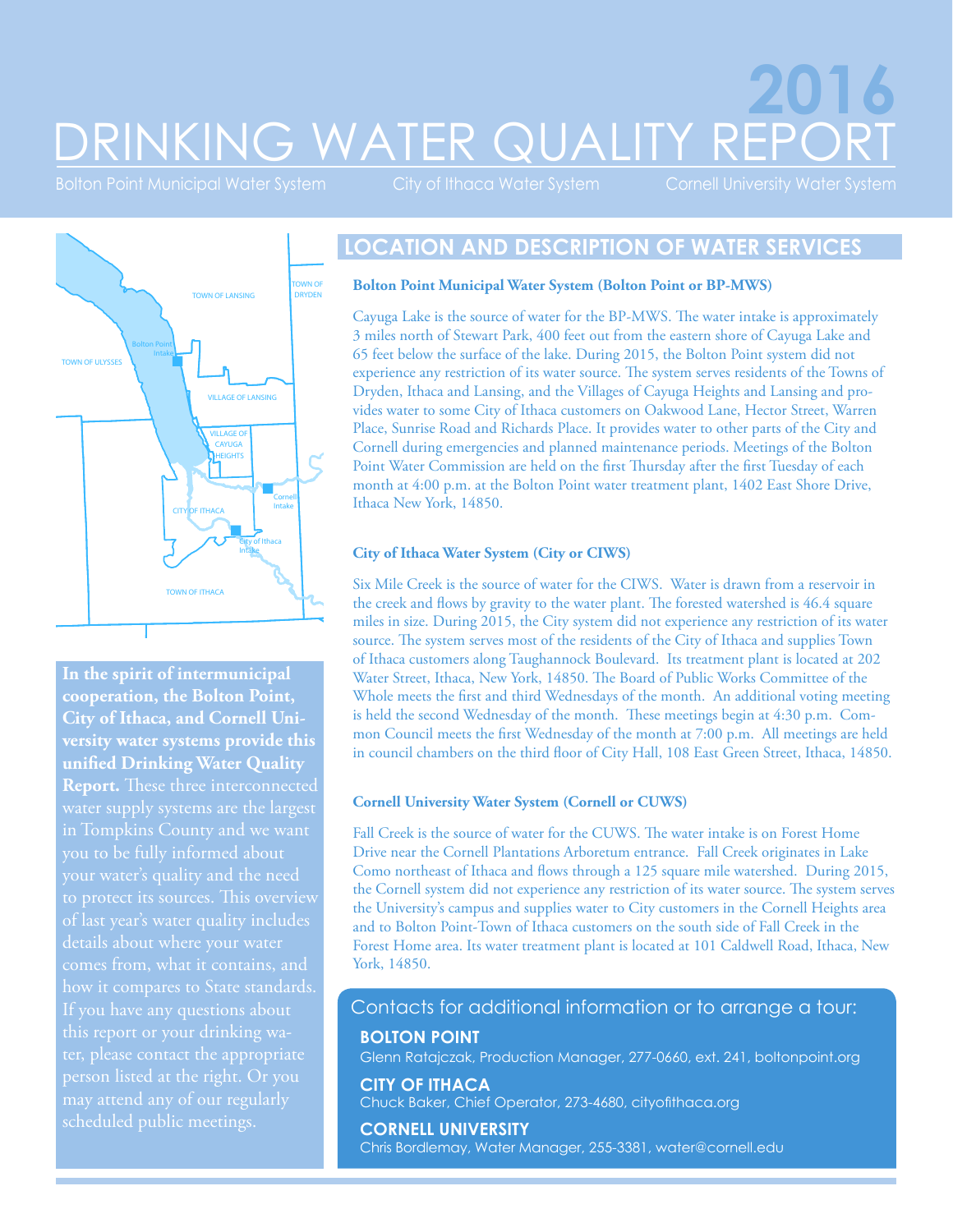### **TABLE OF CONTENTS**

- A. Water Treatment Processes
- B. Health Effects and Individuals At-Risk
- C. Water Quality Data
- D. General Water Information (Tables 1&2)
- E. Detected Contaminants (Tables 3-5)
- F. Non-detected Contaminants (Table 6)
- G. Major Modifications Completed
- H. Future Projects and Capital **Improvements**
- I. Water Conservation Measures
- J. Security Concerns
- K. Source Water Protection

# **A. WATER TREATMENT PROCESSES**

The three water systems use the following conventional surface water treatment.

PRE-TREATMENT: Coagulating agents such as alum or polymers are added to the water to remove impurities and control taste and odor. A disinfectant is added to destroy microorganisms.

MIXING: The water is rapidly mixed to distribute the treatment chemicals evenly.

COAGULATION AND FLOCCULA-TION: The water flows into large basins where the coagulants react with impurities in the water (coagulation) causing them to form larger, heavier particles called floc (flocculation).

SEDIMENTATION: Flocculated water flows into basins where the floc particles settle to the bottom, thereby removing impurities and chemicals from the water.

FILTRATION: Following the settling process, water flows through layers of anthracite coal, sand, and gravel where further removal of particulate impurities occurs.

POST-TREATMENT: Chlorine is added to inhibit bacterial growth in the distribution system, and the pH is adjusted to inhibit the corrosion of metal pipes and fixtures. The Cornell treatment plant adds an additional corrosion inhibitor.

# **B.HEALTH EFFECTS AND INDIVIDUALS AT-RISK**

All drinking water, including bottled water, may reasonably be expected to contain at least small amounts of some contaminants. The presence of contaminants does not necessarily indicate the water poses a health risk.

Some people may be more vulnerable to disease causing microorganisms or pathogens in drinking water than the general population. Immuno-compromised persons such as those with cancer undergoing chemotherapy, those who have undergone organ transplants, those with HIV/AIDS or other immune system disorders, some elderly, and some infants can be particularly at risk from infections. These people should seek advice

from their health care provider about their drinking water.

Environmental Protection Agency/ Center for Disease Control (EPA/CDC) guidelines on appropriate means to lessen the risk of infection by cryptosporidium, giardia, and other microbial pathogens are available from the Safe Drinking Water Hotline (800-426- 4791). No trace of either of these pathogens has been detected in previous testing of the treated water of Bolton Point, the City or Cornell. Individuals who think they may have one of these illnesses should contact their health care provider immediately. For additional information please contact the Tompkins County Health Department, 55 Brown Road, Ithaca, New York 14850 or by phone at 274-6688.

# **C. WATER QUALITY DATA**

INTRODUCTION: The sources of drinking water (tap water and bottled water) include rivers, lakes, streams, ponds, reservoirs, springs, and wells. As water travels over the surface of the land or through the ground, it dissolves naturally occurring minerals and, in some cases, radioactive material. It also can pick up substances resulting from the presence of animals or from human activities. Contaminants that may be present in source water include microbial contaminants, inorganic contaminants, pesticides and herbicides, organic chemical contaminants, and radioactive contaminants.

To ensure that tap water is safe to drink, the State and the EPA prescribe regulations that limit the amount of certain contaminants in water provided by public water systems. State Health Department and Federal Drug Administration regulations also establish limits for contaminants in bottled water, which must provide the same protection for public health.

In accordance with State regulations, the three systems routinely monitor your drinking water for numerous contaminants. Tables 3-5 show the analytical test results for contaminants that were detected. These results are compared to the applicable state guideline or maximum contaminate level (MCL). Table 6 shows the contaminants that were not detected in your water.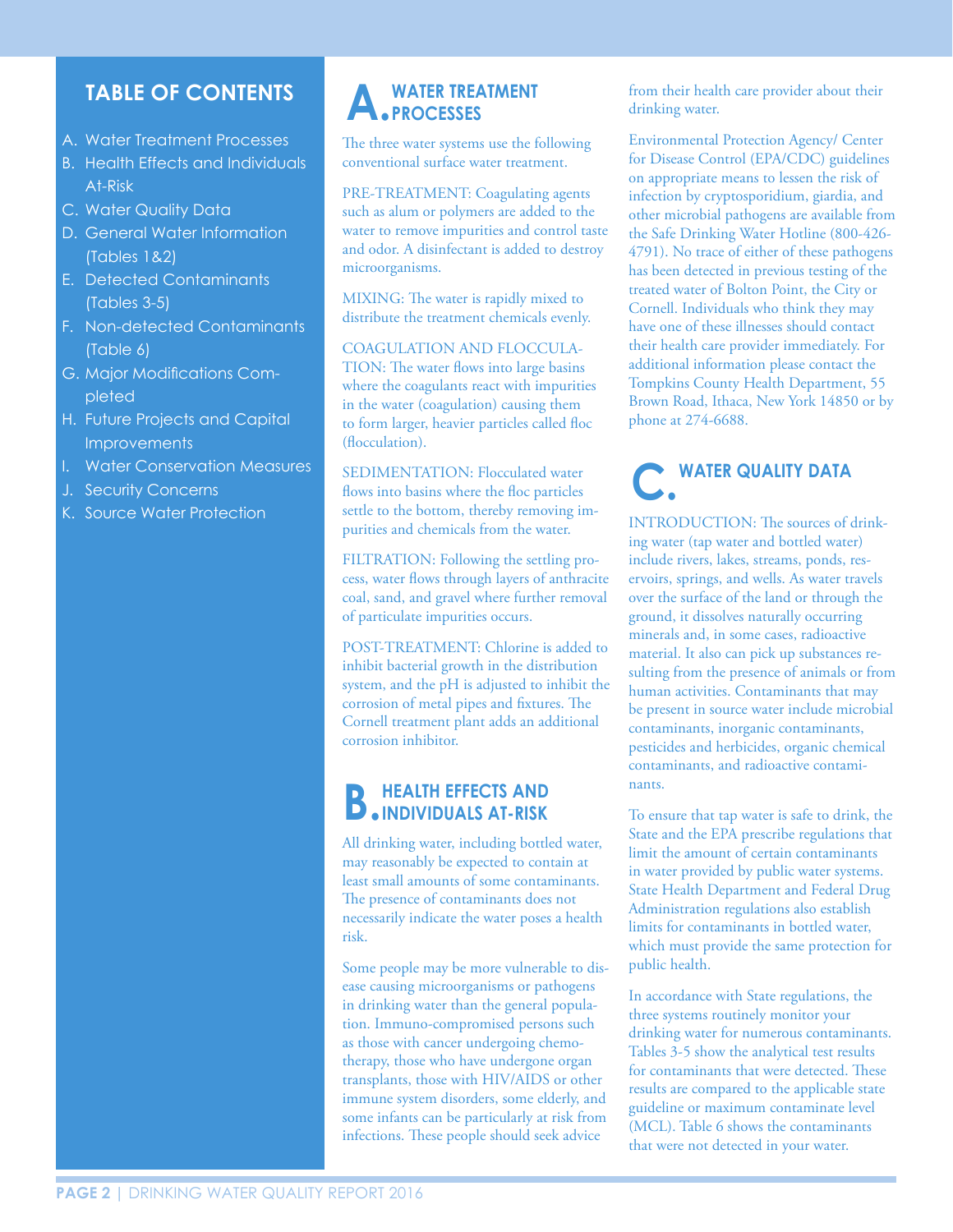The State allows testing less frequently than once per year for some contaminants since the concentrations of these contaminants do not change frequently. Therefore some data, though representative, are more than one year old.

TOTAL COLIFORMS: Coliforms are bacteria that are naturally present in the environment and are used as an indicator that other, potentially harmful, bacteria may be present.

LEAD AND COPPER: Bolton Point and Cornell water systems were required to sample for lead in 2014. There were no violations of State standards. The City of Ithaca completed their lead & copper sampling in 2015. Thirty samples were collected from June through September. Once ranked from highest to lowest, at the 90th percentile, the City had 4.7 ug/l for lead and 0.46 mg/l for copper. These levels are both below the Action Levels of 15 ug/l (lead) and 1.3 mg/l(copper). Only one lead sample site was above the Action Level. All homeowners were provided their results. No further action was required.

City of Ithaca variance: As part of the water plant monitoring requirements, the City of Ithaca was to data log (every 15 minutes) various turbidity and chlorine residual measurements within the plant. The existing system for datalogging failed. Due to the water plant project and replacement of all this equipment, the expense for a short term fix, and that plant operators record these numbers hourly (analyzers are online 24/7), the City was granted a variance for the frequency of the monitoring. This will stay in effect as long as no problems occur that might not be captured within the data.

SODIUM: People who are on severely restricted sodium diets should not drink water containing more than 20 mg/l of sodium. Since the 2015 level of sodium in Bolton Point was 33 mg/l, Cornell water was 23 mg/l and the City of Ithaca's average level was 31 mg/l, customers on severely restricted sodium diets might wish to consult their health care providers. People who are on moderately restricted sodium diets should not drink water containing more than 270 mg/l of sodium. The sodium levels of the water from all three systems are well below this level.

During the course of the year, for maintenance purposes, or for emergency help, potable water is exchanged among the three water systems. If you wish to know if this occurred, the time periods, and the water volumes, please call your water supplier.

Required testing by the EPA for the Unregulated Contaminant Monitoring Rule #3 (UCMR3) was completed by the City and by Cornell in 2013, and by Bolton Point in 2014. Information about the rule and the contaminants can be found on EPA website (epa.gov; search for UCMR3). The results for the City sampling can be found on the City website (www.cityofithaca.org) under the water department and by the AWQR. The results for Cornell sampling can be found on the Cornell Energy and Sustainability website. (http://energyandsustainability.fs.cornell.edu/util/water/drinking/ reports.cfm ) The results for Bolton Point sampling can be found on their website (www.boltonpoint.org) in the 2015 AWQR.

HYDRILLA TREATMENT INFORMA-TION: Cayuga Lake was treated in 2015 with herbicides after the invasive species Hydrilla was located in Cayuga Inlet in 2011. All monitoring results for sampling related to the Hydrilla Eradication Program can be found at www.StopHydrilla.org.

### **COMMON WATER QUALITY DEFINITIONS**

capability of water to neutralize

HARDNESS is a measure of the

pH indicates how acidic or alkais alkaline.

tion of TOC in water may lead to ucts.

below 0.3 NTU.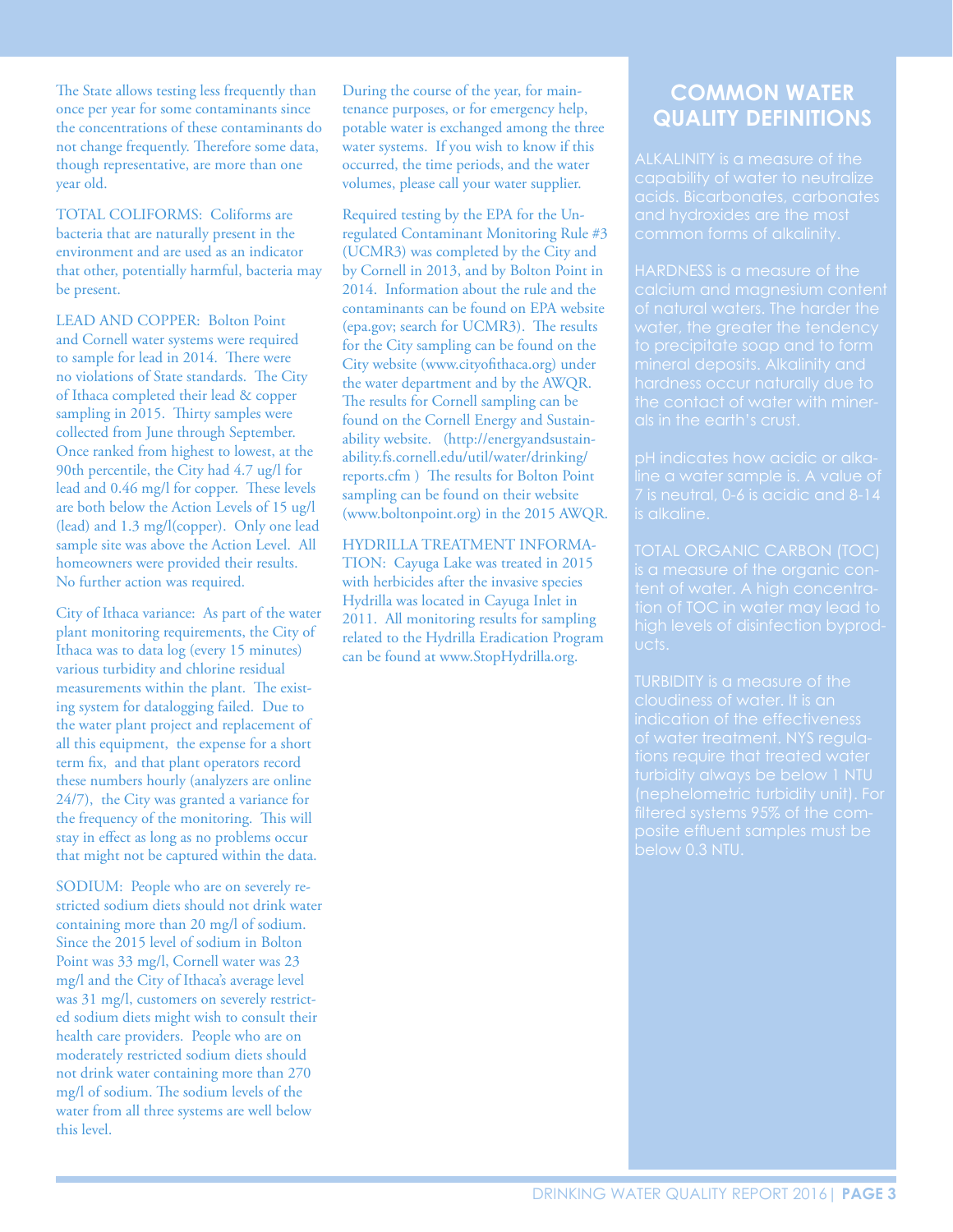# **D. GENERAL WATER INFORMATION**

#### Table 1: General Water Data - 2015

| <b>WATER SYSTEM</b><br><b>PUBLIC WATER SUPPLY ID #</b> | <b>BP-MWS</b><br>5404423 | <b>CIWS</b><br>0066600 | <b>CUWS</b><br>5417680 |
|--------------------------------------------------------|--------------------------|------------------------|------------------------|
| Water Source                                           | Cayuga Lake              | Six Mile Creek         | <b>Fall Creek</b>      |
| Approximate population served                          | 30,000                   | 30,000                 | 31,000                 |
| Number of service connections                          | 6.981                    | 5,500                  | 253                    |
| Total production in 2015 (MG <sup>1</sup> )            | 1020                     | 1020                   | 497                    |
| Average daily withdrawal (MGD <sup>2</sup> )           | 2.858                    | 2.79                   | 1.412                  |
| Average daily delivered (MGD)                          | 2.795                    | 1.60                   | 1.362                  |
| Average daily lost (MGD)                               | 0.063                    | 1.19                   | 0.020                  |
| Annual charge per 1000 gal.                            | $$5.81*$                 | \$7.51                 | \$8.25                 |

<sup>1</sup>MG = million gallons

2 MGD = million gallons per day

\* Average of the rates charged by the five member municipalities of the BP-MWS.

#### Table 2: General Water Quality Data - 2015

| <b>ANALYTE</b>                   | <b>UNITS</b> | <b>BP-MWS</b><br><b>ANNUAL AVER-</b><br><b>AGE</b> | <b>CIWS</b><br><b>ANNUAL AVER-</b><br><b>AGE</b> | <b>CUWS</b><br><b>ANNUAL AVER-</b><br><b>AGE</b> |
|----------------------------------|--------------|----------------------------------------------------|--------------------------------------------------|--------------------------------------------------|
| pH (EP)                          |              | 8.3                                                | 7.7                                              | 7.67                                             |
| Turbidity (EP)                   | <b>NTU</b>   | 0.066                                              | 0.06                                             | 0.056                                            |
| <b>Total Hardness</b>            | mg/l         | 150                                                | 135                                              | 150                                              |
| <b>Total Alkalinity</b>          | mg/l         | 109                                                | 111                                              | 140                                              |
| <b>Total Dissolved Solids</b>    | mg/l         | <b>NR</b>                                          | 207                                              | <b>NR</b>                                        |
| Iron (soluble)                   | mg/l         | <b>NR</b>                                          | 0.02                                             | <b>NR</b>                                        |
| <b>Chlorine Residual (EP)</b>    | mg/l         | 1.38                                               | 1.5                                              | 1.08                                             |
| <b>Chlorine Residual (POU)</b>   | mg/l         | 0.59                                               | 0.98                                             | 0.39                                             |
| <b>Turbidity (POU)</b>           | <b>NTU</b>   | 0.05                                               | 0.24                                             | 0.118                                            |
| <b>Total Organic Carbon (EP)</b> | mg/l         | 1.8                                                | 1.3                                              | 1.85                                             |
| <b>Dissolved Organic Carbon</b>  | mg/l         | 1.8                                                | 1.2                                              | 1.80                                             |

NR = Not Required; EP = Entry Point; POU = Point of Use; Definitions of NTU and mg/l found with Tables  $3 - 5$ .

# **E. DETECTED CONTAMINANTS**

Notes and Definitions for Tables 3-5:

AL (action level): The concentration of a contaminant that, if exceeded, triggers additional treatment or other requirements that a water system must follow.

Lead and Copper: The maximum level values reported for lead and copper represent the 90th percentile of the samples taken. Testing for these metals is only required every three years.

HAA5 (haloacetic acids): These are a group of chemicals that are formed when chlorine or other disinfectants used to control microbial contaminants in drinking water react with naturally occurring organic and inorganic matter in water. The regulated haloacetic acids, known as HAA5, are monochloroacetic, dichloroacetic, trichloroacetic, monobromoacetic, and dibromoacetic acids. The maximum level detected of HAA5 is the highest of the four quarterly running annual averages calculated during the year and is the basis of the MCL for these compounds.

Maximum Level Detected: The highest measurement detected for the contaminant during the year. For total THMs and HAA5 the maximum level detected is the highest of the four quarterly running annual averages during the year.

MCL (maximum contaminant level): The highest level of a contaminant that is allowed in drinking water. MCLs are set as close to the MCLGs as feasible.

MCLG (maximum contaminant level goal): The level of a contaminant in drinking water below which there is no known or expected risk to health. MCLGs allow for a margin of safety.

mg/L (milligrams per liter): Corresponds to one part in one million parts of liquid (parts per million, ppm).

MRDL (maximum residual disinfection level): The highest level of a disinfectant allowed in drinking water. There is convincing evidence that addition of a disinfectant is necessary to control microbial contaminants.

MRDLG (maximum residual disinfectant level goal): The level of a drinking water disinfectant below which there is no known or expected risk to health. MRDLGs do not reflect the benefits of the use of disinfectants to control microbial contamination.

N/A (not applicable).

ND (not detected): Laboratory analysis indicates that the constituent is not present.

NTU (nephelometric turbidity unit): A measure of the clarity of water. Turbidity of approximately 5 NTU is barely noticeable by the average person.

pCi/I (picocuries per liter): A measure of radioactivity in water.

Range: The range of lowest to highest measurements detected for contaminants measured during the year.

THM (trihalomethanes): These are a group of chemicals that are formed when chlorine or other disinfectants used to control microbial contaminants in drinking water react with naturally occurring organic and inorganic matter in water. The regulated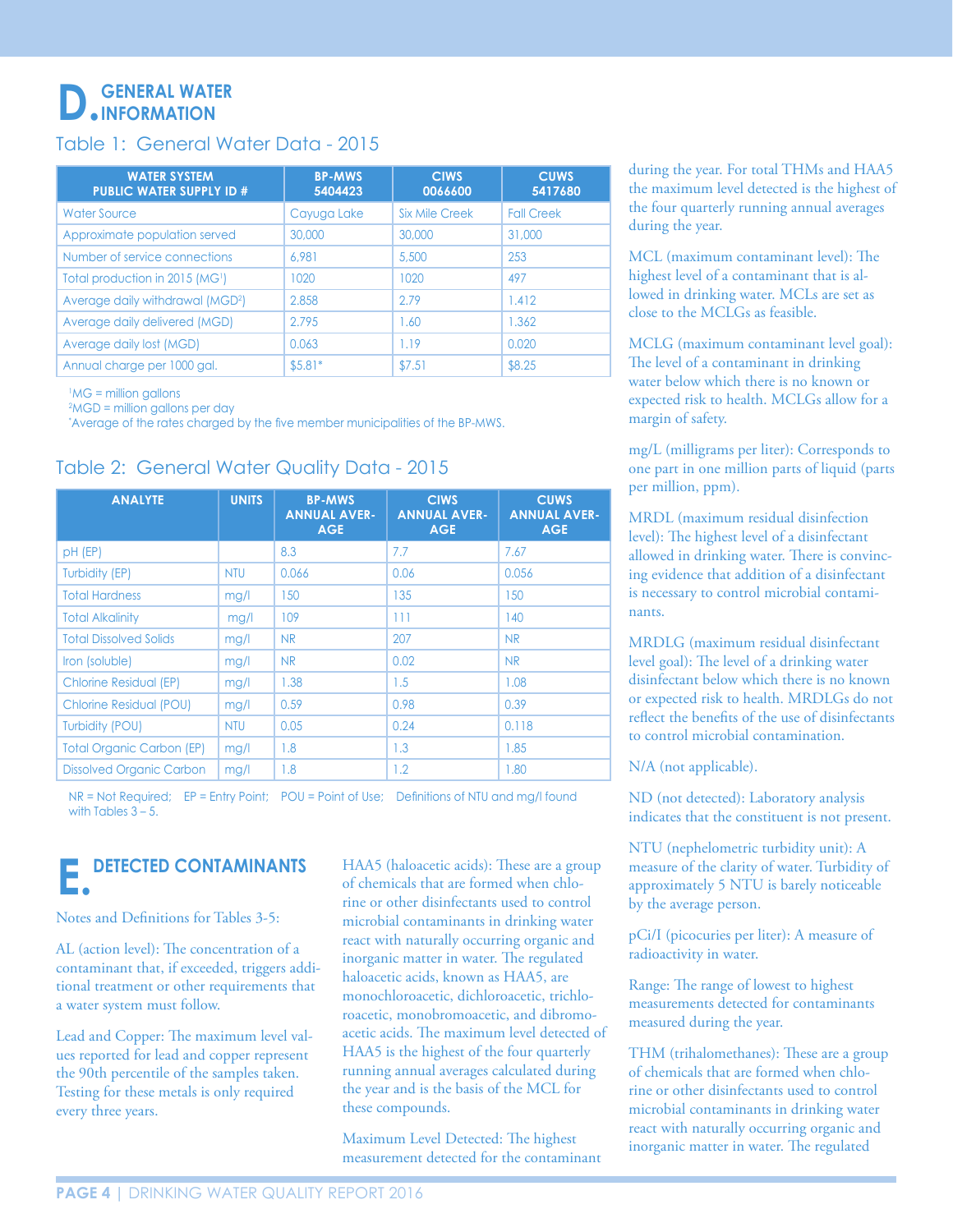### Table 3: Detected Contaminants: Bolton Point Municipal Water System

| <b>Contaminant</b>                                                  | <b>Units</b>                | <b>Violation</b><br>Y/N | Date of<br><b>Sample</b> | <b>Maximum</b><br><b>Level</b><br><b>Detected</b><br>(Range)            | <b>Regulatory Limit</b>              | <b>MCLG</b>     | <b>Likely Source of Contamination</b>                                                        |
|---------------------------------------------------------------------|-----------------------------|-------------------------|--------------------------|-------------------------------------------------------------------------|--------------------------------------|-----------------|----------------------------------------------------------------------------------------------|
|                                                                     |                             |                         |                          |                                                                         | <b>Microbiological contaminants</b>  |                 |                                                                                              |
| Turbidity                                                           | <b>NTU</b>                  | <b>No</b>               | 7/2/15                   | 0.223                                                                   | $TI=<1 NIU$                          | N/A             | Soil runoff.                                                                                 |
| <b>Turbidity samples</b>                                            | $\%$<br>below<br><b>MCL</b> | <b>No</b>               | daily                    | 100%                                                                    | TT=95% of samples<br>$0.3NTU$        | N/A             | Soil runoff.                                                                                 |
|                                                                     |                             |                         |                          |                                                                         | <b>Disinfection By-Products</b>      |                 |                                                                                              |
| <b>Total THMs</b><br>Site 1<br>Site 2<br>Site 3<br>Site 4<br>Site 5 | ug/l                        | <b>No</b>               | 2015                     | 65 (36-66)<br>51 (46-58)<br>34 (24-47)<br>$41(29-41)$<br>55 (37-71)*    | $MCL = 80$ Running<br>Annual Average | N/A             | By-product of drinking water chlorination.                                                   |
| <b>Total HAA5</b><br>Site 1<br>Site 2<br>Site 3<br>Site 4<br>Site 5 | ug/l                        | <b>No</b>               | 2015                     | $21(5.8-30)$<br>20 (9.1-25)<br>$15(11-15)$<br>19 (12-24)<br>25 (15-25)* | $MCL = 60$ Running<br>Annual Average | N/A             | By-product of drinking water chlorination.                                                   |
| <b>Chlorine Residual</b>                                            | mg/l                        | <b>No</b>               | 2015                     | $1.45$ (0-1.45)                                                         | $MRDL=4$                             | N/A             | Due to drinking water chlorination.                                                          |
| Chlorite                                                            | mg/l                        | <b>No</b>               | 2015                     | 0.453<br>$(0.102-.577)$ **                                              | $MCL = 1.0$                          | 0.8             | By-product of drinking water chlorination                                                    |
|                                                                     |                             |                         |                          |                                                                         | <b>Inorganics</b>                    |                 |                                                                                              |
| <b>Barium</b>                                                       | mg/l                        | <b>No</b>               | 11/4/15                  | 0.029                                                                   | $MCL=2$                              | $\overline{2}$  | Drilling wastes; discharge from metal refiner-<br>ies; erosion of natural deposits.          |
| Chromium                                                            | mg/l                        | <b>No</b>               | 11/4/15                  | 0.0018                                                                  | $MCL=0.10$                           | N/A             | Discharge from steel and pulp mills; erosion<br>of natural deposits.                         |
| Copper                                                              | mg/l                        | <b>No</b>               | 2014                     | $0.080$ (0.006-<br>0.440                                                | $AL=1.3$                             | 1.3             | Household plumbing corrosion; erosion of<br>natural deposits; wood preservatives.            |
| Cyanide                                                             | mg/l                        | <b>No</b>               | 11/4/15                  | 0.01                                                                    | $MCL=0.2$                            | 0.2             | Discharge from steel/metal factories; dis-<br>charge from plastic and fertilizer factories   |
| Lead                                                                | ug/l                        | <b>No</b>               | 2014                     | $3.8$ (ND-5.6)                                                          | $AL=15$                              | 0               | Household plumbing corrosion; erosion of<br>natural deposits.                                |
| <b>Nickel</b>                                                       | mg/l                        | <b>No</b>               | 11/4/15                  | 0.00096                                                                 | N/A                                  | N/A             | Discharge from steel and pulp mills, erosion<br>of natural deposits.                         |
| Nitrate                                                             | mg/l                        | <b>No</b>               | 11/4/15                  | 1.1                                                                     | $MCL=10$                             | 10 <sup>°</sup> | Fertilizer runoff; septic tank leaching; sew-<br>age; erosion of natural deposits.           |
| Sodium                                                              | mg/l                        | <b>No</b>               | 11/4/15                  | 33                                                                      | See Water Quality,<br>Section C      | N/A             | Naturally occurring; road salt; animal waste;<br>water softeners; water treatment chemicals. |
|                                                                     |                             |                         |                          |                                                                         | <b>Radioactive</b>                   |                 |                                                                                              |
| <b>Gross Alpha</b>                                                  | pCi/l                       | <b>No</b>               | 11/06/08                 | $-0.37$                                                                 | $MCL=15$                             | 0               | Erosion of natural deposits.                                                                 |
| Radium-226                                                          | pCi/l                       | <b>No</b>               | 11/06/08                 | 0.0989                                                                  | $MCL=15$                             | 0               | Erosion of natural deposits.                                                                 |
| Radium-228                                                          | pCi/l                       | <b>No</b>               | 11/06/08                 | 0.394                                                                   | $MCL=15$                             | 0               | Erosion of natural deposits.                                                                 |

\*See "maximum level detected" below. Range of all individual sites in parenthesis.

\*\*Chlorite is the average of 3 distribution samples taken monthly. Range of all samples in parenthesis.

trihalomethanes are bromodichloromethane, bromoform, chloroform, and dibromochloromethane. These compounds result from the disinfection of water with chlorine. The maximum level detected of THMs is the highest of the four quarterly running annual averages calculated during the year and is the basis of the MCL for these compounds.

TT (treatment technique): A required process intended to reduce the level of a contaminant in drinking water.

ug/L (micrograms per liter): Corresponds to one part in one billion parts of liquid (parts per billion, ppb).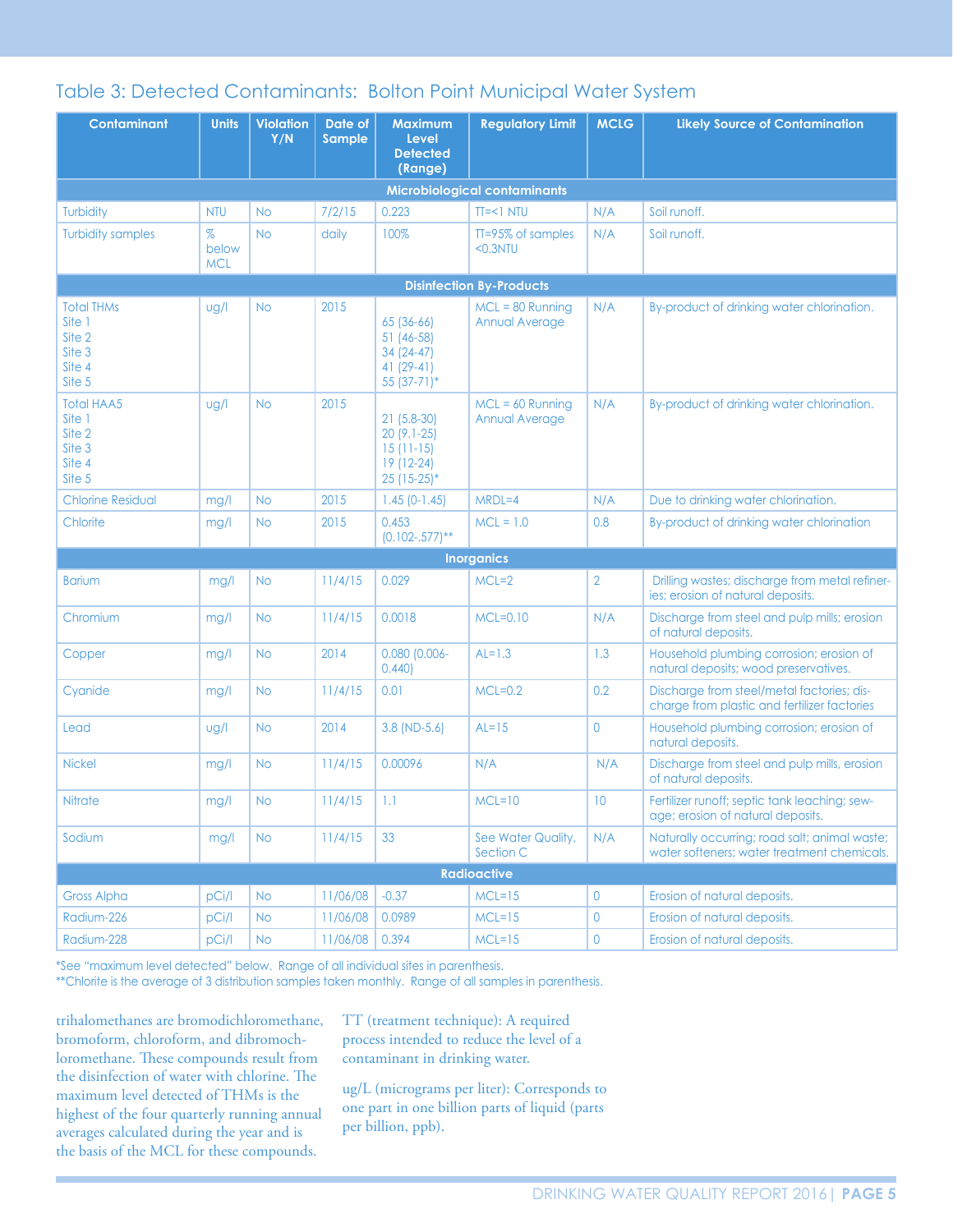### Table 4: Detected Contaminants: City of Ithaca Water System

| <b>Contaminant</b>                                        | <b>Units</b> | <b>Violation</b><br>Y/N | Date of<br>Sample | <b>Maximum</b><br>Level<br><b>Detected</b><br>(Range) | <b>Regulatory Limit</b>             | <b>MCLG</b>     | <b>Likely Source of Contamination</b>                                                                                               |
|-----------------------------------------------------------|--------------|-------------------------|-------------------|-------------------------------------------------------|-------------------------------------|-----------------|-------------------------------------------------------------------------------------------------------------------------------------|
|                                                           |              |                         |                   |                                                       | <b>Microbiological contaminants</b> |                 |                                                                                                                                     |
| <b>Turbidity</b>                                          | <b>NTU</b>   | <b>No</b>               | 10/20/15          | 0.4                                                   | $TI=<1 NIU$                         | N/A             | Soil runoff.                                                                                                                        |
| <b>Turbidity samples</b>                                  | $\%$         | <b>No</b>               | daily             | 100%                                                  | TT=95% of samples<br>$<$ 0.3NTU     | N/A             | Soil runoff.                                                                                                                        |
|                                                           |              |                         |                   |                                                       | <b>Disinfection By-Products</b>     |                 |                                                                                                                                     |
| <b>Total THMs</b><br>Site 1<br>Site 2<br>Site 3<br>Site 4 | $\log$       | <b>No</b>               | 2015              | 68 (54-68)<br>50 (45-50)<br>48 (39-48)<br>34 (29-34)  | $MCL = 80$                          | N/A             | By-product of drinking water chlorination.                                                                                          |
| <b>Total HAA5</b><br>Site 1<br>Site 2<br>Site 3<br>Site 4 | $\log$       | <b>No</b>               | 2015              | 52 (38-52)<br>39 (36-39)<br>45 (40-45)<br>32 (26-32)  | $MCL = 60$                          | N/A             | By-product of drinking water chlorination.                                                                                          |
| <b>Chlorine Residual</b>                                  | mg/l         | <b>No</b>               | 2015              | $\overline{2}$                                        | $MRDL=4$                            | N/A             | Due to drinking water chlorination.                                                                                                 |
|                                                           |              |                         |                   |                                                       | <b>Inorganics</b>                   |                 |                                                                                                                                     |
| Aluminum (Dist sys &<br>EP)                               | mg/l         | <b>No</b>               | 2015              | $0.13(0-0.13)$                                        | N/A                                 | N/A             | A secondary contaminant related to<br>aesthetics and technical effects: from<br>water treatment chemicals and aluminum<br>factories |
| <b>Barium</b>                                             | mg/l         | <b>No</b>               | 1/27/15           | 0.034                                                 | $MCL=2$                             | $\overline{2}$  | Drilling wastes; discharge from metal refiner-<br>ies; erosion of natural deposits.                                                 |
| Chloride                                                  | mg/l         | <b>No</b>               | 3/10/15           | 81                                                    | $MCL = 250$                         | N/A             | Naturally occurring or road salt                                                                                                    |
| Copper                                                    | mg/l         | <b>No</b>               | 2015              | $0.46$ (0.07-0.65)                                    | $AL=1.3$                            | 1.3             | Household plumbing corrosion; erosion of<br>natural deposits; wood preservatives.                                                   |
| Chromium                                                  | $\log$       | <b>No</b>               | 1/27/15           | 3.6                                                   | $MCL=100$                           | 100             | Discharge from steel & pulp mills; Erosion of<br>natural deposits.                                                                  |
| Lead                                                      | ug/l         | <b>No</b>               | 2015              | $4.7(0-26)$                                           | $AL=15$                             | 0               | Household plumbing corrosion; erosion of<br>natural deposits.                                                                       |
| Nitrate (as N)                                            | mg/l         | <b>No</b>               | 1/27/15           | 0.58                                                  | $MCL=10$                            | 10 <sup>°</sup> | Fertilizer runoff: septic tank leaching: erosion<br>of natural deposits                                                             |
| Sodium                                                    | mg/l         | <b>No</b>               | 2015              | $31(22-42)$                                           | See Water Quality,<br>Section C     | N/A             | Naturally occurring; road salt; animal waste;<br>water softeners; water treatment chemicals.                                        |
| Sulfate                                                   | mg/l         | <b>No</b>               | 3/10/15           | 17                                                    | <b>MCL=250</b>                      | N/A             | Naturally occurring                                                                                                                 |
|                                                           |              |                         |                   |                                                       | <b>Radioactive</b>                  |                 |                                                                                                                                     |
| Radium-228                                                | pCi/l        | <b>No</b>               | 10/2/12           | 2.98                                                  | $MCL = 5$                           | 0               | Erosion of natural deposits.                                                                                                        |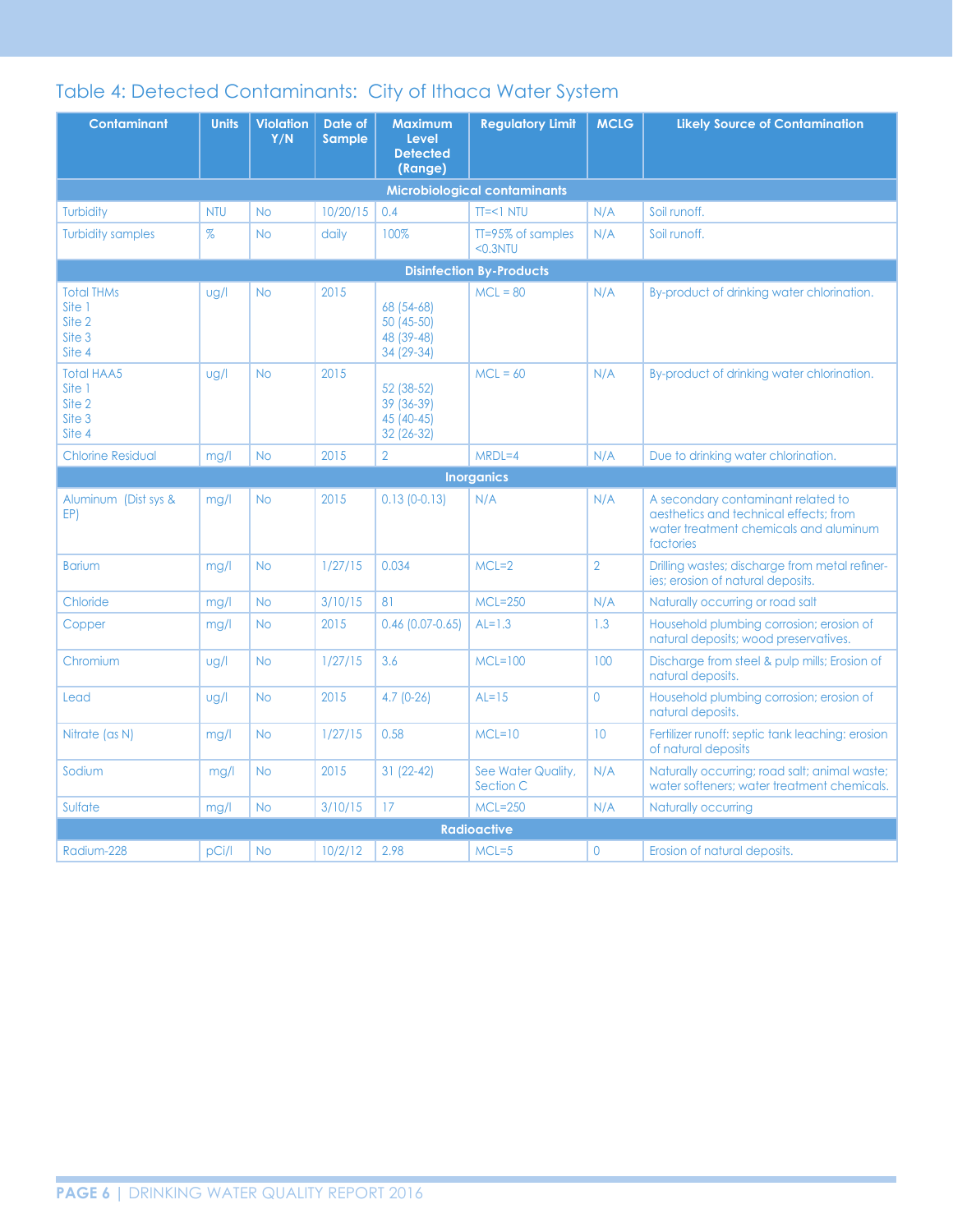### Table 5: Detected Contaminants: Cornell University Water System

| <b>Contaminant</b>                                        | <b>Units</b> | <b>Violation</b><br>Y/N | Date of<br>Sample | <b>Maximum</b><br>Level<br><b>Detected</b><br>(Range)                        | <b>Regulatory Limit</b>             | <b>MCLG</b>     | <b>Likely Source of Contamination</b>                                                        |
|-----------------------------------------------------------|--------------|-------------------------|-------------------|------------------------------------------------------------------------------|-------------------------------------|-----------------|----------------------------------------------------------------------------------------------|
|                                                           |              |                         |                   |                                                                              | <b>Microbiological contaminants</b> |                 |                                                                                              |
| Turbidity                                                 | <b>NTU</b>   | <b>No</b>               | 2015              | 0.015-0.290                                                                  | $TI=<1 NIU$                         | N/A             | Soil runoff.                                                                                 |
| <b>Turbidity samples</b>                                  | $\%$         | <b>No</b>               | daily             | 100%                                                                         | TT=95% of samples<br>$0.3NTU$       | N/A             | Soil runoff.                                                                                 |
|                                                           |              |                         |                   |                                                                              | <b>Disinfection By-Products</b>     |                 |                                                                                              |
| <b>Total THM</b><br>Site 1<br>Site 2<br>Site 3<br>Site 4  | ug/l         | <b>No</b>               | 2015              | 79.7 (56.1-79.7)<br>71.3 (57.4-71.3)<br>69.2 (56.7-69.2)<br>64.2 (54.5-64.2) | $MCL = 80$                          | N/A             | By-product of drinking water chlorination.                                                   |
| <b>Total HAA5</b><br>Site 1<br>Site 2<br>Site 3<br>Site 4 | ug/l         | <b>No</b>               | 2015              | 48 (34-48)<br>44 (36-44)<br>49 (46-49)<br>$46(41-46)$                        | $MCL = 60$                          | N/A             | By-product of drinking water chlorination.                                                   |
| <b>Chlorine Residual</b>                                  | mg/l         | <b>No</b>               | 2015              | $1.9(0.7-1.9)$                                                               | $MRDL=4$                            | N/A             | By-product of drinking water chlorination                                                    |
|                                                           |              |                         |                   |                                                                              | <b>Inorganics</b>                   |                 |                                                                                              |
| <b>Barium</b>                                             | mg/l         | <b>No</b>               | 10/27/15          | 0.032                                                                        | $MCL=2$                             | $\overline{2}$  | Drilling wastes; discharge from metal refiner-<br>jes: erosion of natural deposits           |
| Chromium                                                  | mg/l         | <b>No</b>               | 10/27/15          | 0.0014                                                                       | $MCL=0.01$                          | 0.01            | Discharge from steel and pulp mills; erosion<br>of natural deposits.                         |
| Copper                                                    | mg/l         | <b>No</b>               | 2014              | $0.10$ (0.001-<br>0.58                                                       | $AL=1.3$                            | 1.3             | Household plumbing corrosion; erosion of<br>natural deposits; wood preservatives.            |
| Lead                                                      | $\log$       | <b>No</b>               | 2014              | $0.001$ (ND-4.2)                                                             | $AL=15$                             | $\Omega$        | Household plumbing corrosion; erosion of<br>natural deposits.                                |
| <b>Nickel</b>                                             | mg/l         | <b>No</b>               | 10/27/15          | 0.0012                                                                       | N/A                                 | N/A             | Discharge from steel and pulp mills, erosion<br>of natural deposits.                         |
| Nitrate                                                   | mg/l         | <b>No</b>               | 10/27/15          | 0.58                                                                         | $MCL=10$                            | 10 <sup>°</sup> | Fertilizer runoff; septic tank leaching; sew-<br>age; erosion of natural deposits.           |
| Sodium                                                    | mg/l         | <b>No</b>               | 10/27/15          | 23                                                                           | See Water Quality,<br>Section C     | N/A             | Naturally occurring; road salt; animal waste;<br>water softeners; water treatment chemicals. |
|                                                           |              |                         |                   |                                                                              | <b>Radioactive</b>                  |                 |                                                                                              |
| <b>Gross Alpha</b>                                        | pCi/l        | <b>No</b>               | 3/19/08           | 0.21                                                                         | $MCL = 5$                           | 0               | Erosion of natural deposits.                                                                 |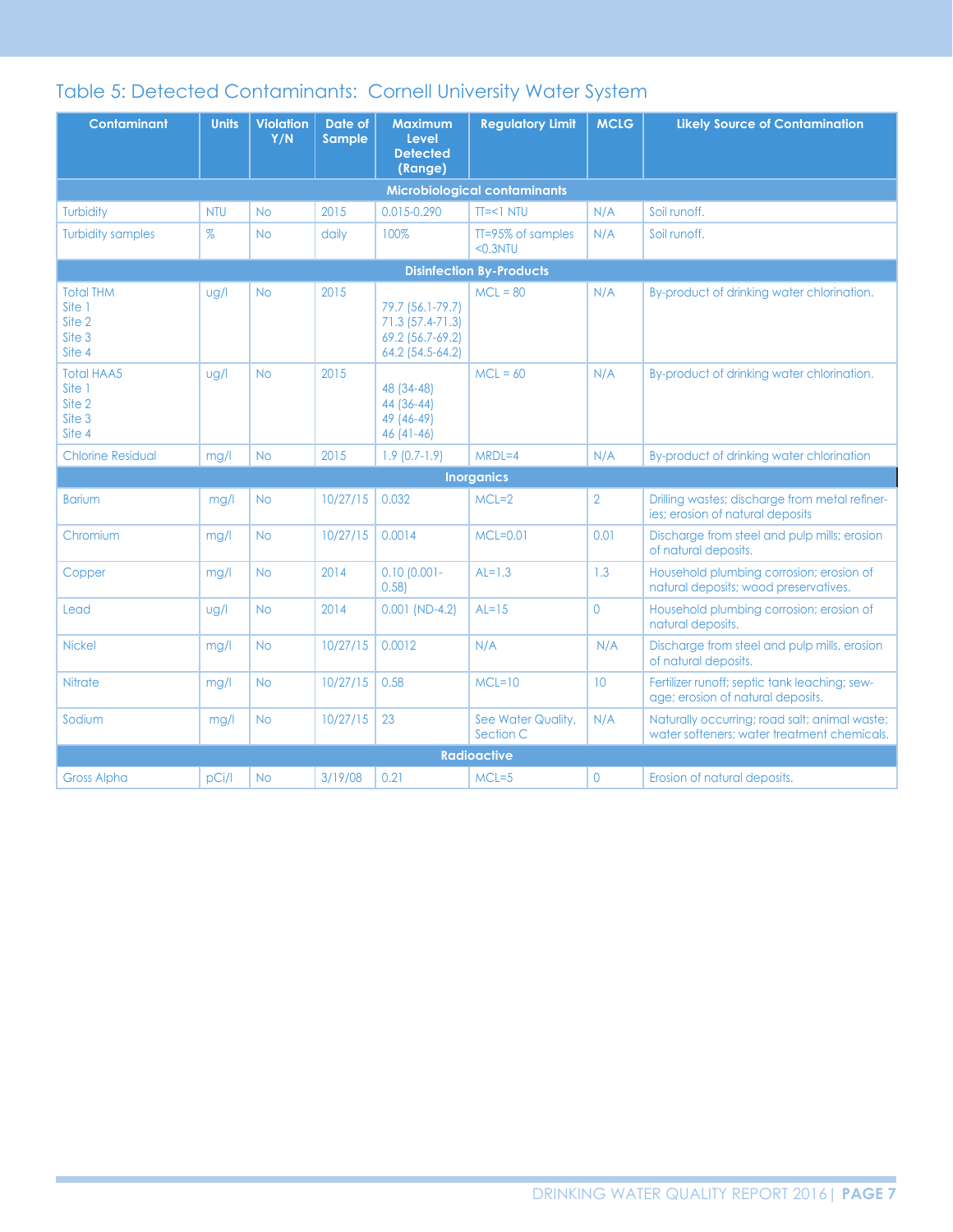# NON-DETECTED

### Table 6: Non-Detected Contaminants: All Systems

| <b>CONTAMINANT</b>                                           | <b>BP-MWS</b><br>2015 | <b>CIWS</b><br>2015 | <b>CUWS</b><br>2015 | <b>CONTAMINANT</b>        | <b>BP-MWS</b><br>2015 | <b>CIWS</b><br>2015 | <b>CUWS</b><br>2015     |
|--------------------------------------------------------------|-----------------------|---------------------|---------------------|---------------------------|-----------------------|---------------------|-------------------------|
| <b>Microbiological</b>                                       |                       |                     |                     | Metribuzin                | Χ                     | Χ                   | X.                      |
| <b>Total Coliform</b>                                        | X                     | X                   | X                   | Oxamyl vydate             | X                     | X                   | Χ                       |
| E. Coli                                                      | $\mathsf{X}$          | X                   | $\sf X$             | Picloram                  | X                     | X                   | Χ                       |
| <b>Inorganics</b>                                            |                       |                     |                     | Propachlor                | X                     | X                   | Χ                       |
| Antimony                                                     | X                     | X                   | X                   | Simazine                  | X                     | X                   | Χ                       |
| Arsenic                                                      | $\sf X$               | X                   | X                   | <b>Principal Organics</b> |                       |                     |                         |
| <b>Asbestos</b>                                              | <b>NR</b>             | <b>NR</b>           | X                   | <b>Benzene</b>            | X                     | Χ                   | Χ                       |
| <b>Beryllium</b>                                             | X                     | X                   | X                   | <b>Bromobenzene</b>       | X                     | X                   | X                       |
| Cadmium                                                      | X                     | X                   | X                   | <b>Bromochloromethane</b> | X                     | X                   | Χ                       |
| Color                                                        | <b>NR</b>             | X                   | <b>NR</b>           | <b>Bromomethane</b>       | X                     | X                   | Χ                       |
| Cyanide                                                      | D                     | X                   | X                   | N-Butylbenzene            | X                     | X                   | Χ                       |
| Fluoride                                                     | $\sf X$               | X                   | X                   | sec-Butylbenzene          | X                     | X                   | X                       |
| Mercury                                                      | $\chi$                | X                   | $\pmb{\mathsf{X}}$  | tert-Butylbenzene         | X                     | X                   | X                       |
| Nitrite                                                      | $\chi$                | $\sf X$             | X                   | Carbon tetrachloride      | X                     | X                   | X                       |
| Selenium                                                     | $\sf X$               | X                   | Χ                   | Chlorobenzene             | X                     | X                   | X                       |
| Silver                                                       | <b>NR</b>             | X                   | <b>NR</b>           | Chloroethane              | X                     | X                   | X                       |
| Thallium                                                     | X                     | X                   |                     | Chloromethane             | X                     | X                   | Χ                       |
|                                                              |                       |                     | $\mathsf X$         |                           | X                     | X                   |                         |
| <b>Synthetic Organics &amp; Pesticides; Groups 1 &amp; 2</b> |                       |                     |                     | 2-Chlorotoluene           | X                     | X                   | X                       |
| Alachlor                                                     | X                     | X                   | X                   | 4-Chlorotoluene           |                       |                     | X                       |
| <b>Aldicarb</b>                                              | $\sf X$               | X                   | X                   | Dibromomethane            | X                     | X                   | Χ                       |
| Aldicarb sulfoxide                                           | $\sf X$               | X                   | X                   | 1,2-Dichlorobenzene       | X                     | X                   | X                       |
| Aldicarb sulfone                                             | $\sf X$               | X                   | X                   | 1,3-Dichlorobenzene       | X                     | X                   | X                       |
| Atrazine                                                     | $\sf X$               | X                   | X                   | 1,4-Dichlorobenzene       | X                     | X                   | Χ                       |
| Carbofuran                                                   | $\sf X$               | X                   | X                   | Dichlorodifluoromethane   | X                     | X                   | X                       |
| Chlordane                                                    | $\sf X$               | X                   | X                   | 1,1-Dichloroethane        | X                     | X                   | X                       |
| Dibromochloropropane                                         | $\sf X$               | X                   | X                   | 1,2-Dichloroethane        | X                     | X                   | Χ                       |
| $2,4-D$                                                      | $\sf X$               | X                   | X                   | 1,1-Dichloroethene        | X                     | X                   | X                       |
| Endrin                                                       | $\sf X$               | X                   | X                   | cis-1,2-Dichloroethene    | X                     | X                   | Χ                       |
| Ethylene dibromide                                           | <b>NR</b>             | X                   | X                   | trans-1,2-Dichloroethene  | X                     | X                   | Χ                       |
| Heptachlor                                                   | X                     | X                   | X                   | 1,2-Dichloropropane       | X                     | X                   | X                       |
| Heptachlor epoxide                                           | $\sf X$               | X                   | X                   | 1,3-Dichloropropane       | X                     | X                   | X                       |
| Lindane                                                      | $\sf X$               | X                   | X                   | 2,2-Dichloropropane       | X                     | X                   | Χ                       |
| Methoxychlor                                                 | $\sf X$               | X                   | X                   | 1,1-Dichloropropene       | X                     | X                   | X                       |
| PCB - aroclor 1016                                           | $\sf X$               | X                   | X                   | cis-1,3-Dichloropropene   | X                     | X                   | X                       |
| PCB - aroclor 1221                                           | $\sf X$               | X                   | X                   | trans-1,3-Dichloropropene | X                     | X                   | Χ                       |
| PCB - aroclor 1232                                           | $\pmb{\mathsf{X}}$    | X                   | X                   | Ethylbenzene              | X                     | X                   | X                       |
| PCB - aroclor 1242                                           | $\sf X$               | X                   | X                   | Hexachlorobutadiene       | X                     | X                   | X                       |
| PCB - aroclor 1248                                           | $\sf X$               | X                   | X                   | Isopropylbenzene          | X                     | X                   | Χ                       |
| PCB - aroclor 1254                                           | $\sf X$               | X                   | X                   | p-Isopropyltoluene        | X                     | X                   | X                       |
| PCB - aroclor 1260                                           | $\sf X$               | X                   | X                   | Methylene chloride        | X                     | X                   | Χ                       |
| Pentachlorophenol                                            | $\sf X$               | X                   | X                   | n-Propylbenzene           | X                     | Χ                   | Χ                       |
| Toxaphene                                                    | $\sf X$               | X                   | X                   | <b>Styrene</b>            | X                     | X                   | Χ                       |
| $2,4,5$ -TP (Silvex)                                         | X                     | Χ                   | X                   | 1,1,1,2-Tetrachloroethane | X                     | X                   | $\overline{X}$          |
| <b>Aldrin</b>                                                | X                     | X                   | Χ                   | 1,1,2,2-Tetrachloroethane | Χ                     | Χ                   | Χ                       |
| Benzo(a)pyrene                                               | $\mathsf{X}$          | X                   | Χ                   | Tetrachloroethene         | X                     | X                   | X                       |
| <b>Butachlor</b>                                             | X                     | Χ                   | Χ                   | Toluene                   | X                     | X                   | Χ                       |
| Carbaryl                                                     | X                     | X                   | Χ                   | 1,2,3-Trichlorobenzene    | Χ                     | Χ                   | X                       |
| Dalapon                                                      | X                     | X                   | Χ                   | 1,2,4-Trichlorobenzene    | X                     | Χ                   | X                       |
| Bis (2-ethylhexyl) adipate                                   | $\pmb{\mathsf{X}}$    | Χ                   | Χ                   | 1,1,1-Trichloroethane     | X                     | X                   | X                       |
|                                                              | X                     |                     |                     |                           | Χ                     | Χ                   | X                       |
| Bis (2-ethylhexyl) phthalate                                 |                       | X                   | Χ                   | 1,1,2-Trichloroethane     |                       |                     |                         |
| Dicamba                                                      | X                     | X                   | Χ                   | Trichloroethene           | X                     | X                   | Χ                       |
| <b>Dieldrin</b>                                              | X                     | Χ                   | Χ                   | Trichlorofluoromethane    | X                     | X                   | Χ                       |
| Dinoseb                                                      | X                     | X                   | Χ                   | 1,2,3-Trichloropropane    | Χ                     | Χ                   | X                       |
| Glyphosate                                                   | NR                    | X                   | <b>NR</b>           | 1,2,4-Trimethylbenzene    | X                     | X                   | Χ                       |
| Hexachlorobenzene                                            | $\mathsf{X}$          | Χ                   | Χ                   | 1,3,5-Trimethylbenzene    | X                     | X                   | X                       |
| Hexachlorooxyclopentadiene                                   | $\pmb{\mathsf{X}}$    | X                   | Χ                   | m-Xylene                  | Χ                     | Χ                   | X                       |
| 3-Hydroxycarbofuran                                          | X                     | X                   | Χ                   | o-Xylene                  | X                     | X                   | Χ                       |
| Methomyl                                                     | $\pmb{\mathsf{X}}$    | Χ                   | Χ                   | p-Xylene                  | X                     | X                   | Χ                       |
| Metolachlor                                                  | $\mathsf{X}$          | X                   | Χ                   | Vinyl chloride            | χ                     | Χ                   | X                       |
|                                                              |                       |                     |                     | <b>MTBE</b>               | X                     | Χ                   | $\overline{\mathsf{X}}$ |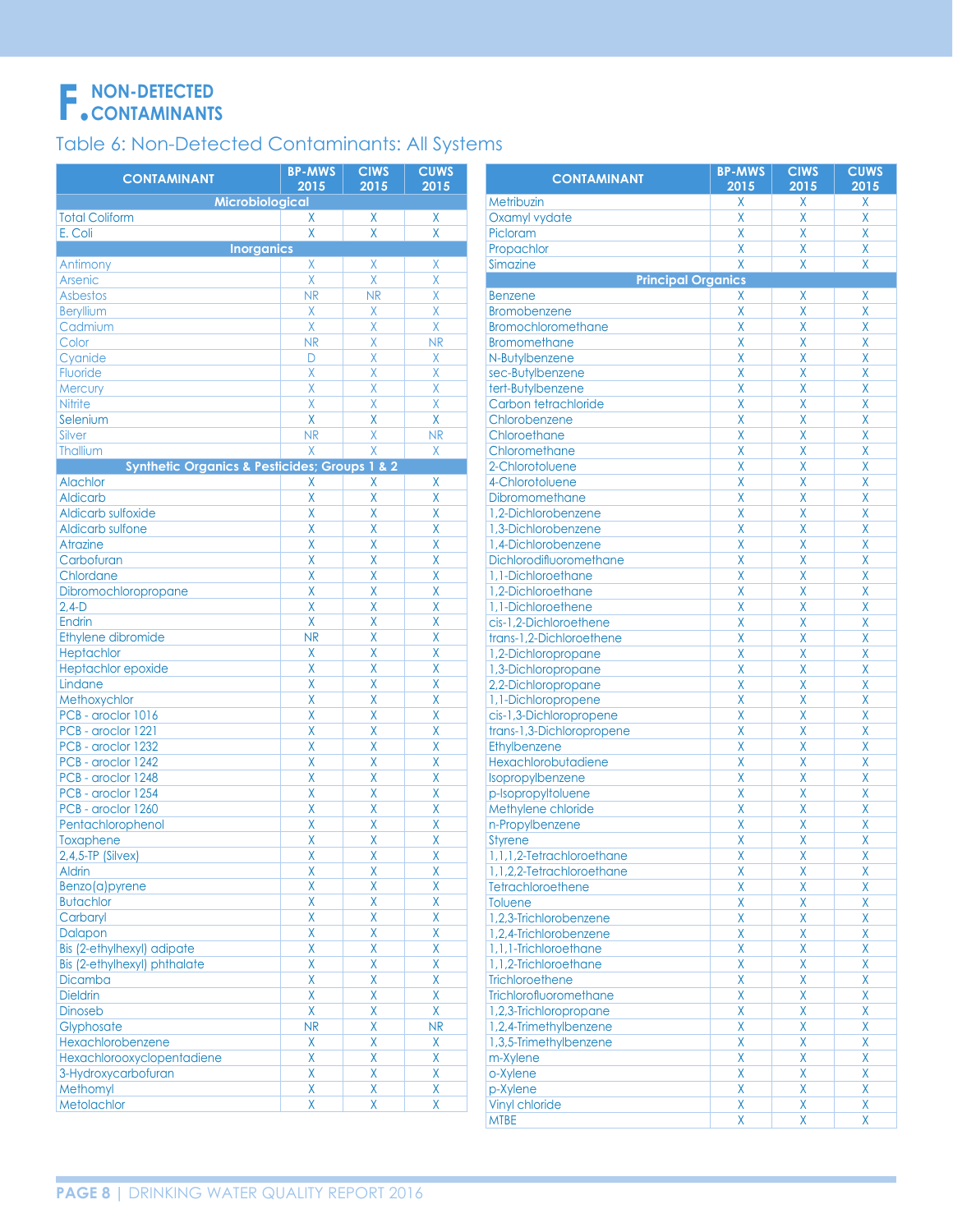| <b>CONTAMINANT</b>                  | <b>BP-MWS</b>  | <b>CIWS</b>             | <b>CUWS</b>             |
|-------------------------------------|----------------|-------------------------|-------------------------|
|                                     | 2015           | 2015                    | 2015                    |
| <b>UCMR1</b>                        | 2003           | 2003                    | 2003                    |
| 2.4-Dinitrotoluene                  | Χ              | Χ                       | Χ                       |
| 2,6-Dinitrotoluene                  | X              | X                       | X                       |
| <b>Acetochlor</b>                   | X              | X                       | X                       |
| DCPA mono-acid degradate            | X              | X                       | X                       |
| DCPA di-acid degradate              | X              | X                       | X                       |
| $4,4'$ -DDE                         | X              | X                       | X                       |
| <b>EPTC</b>                         | X              | X                       | X                       |
| Molinate                            | X              | X                       | $\overline{\mathsf{x}}$ |
| Nitrobenzene                        | X              | X                       | X                       |
| Perchlorate                         | X              | X                       | X                       |
| <b>Terbacil</b>                     | X              | X                       | $\overline{\mathsf{x}}$ |
| <b>UCMR2</b>                        | 2009/10        | 2008                    | 2008                    |
| 1,2-Diphenylbrazine                 | Χ              | Χ                       | Χ                       |
| Diazinon                            | X              | X                       | X                       |
| <b>Disulfoton</b>                   | X              | X                       | X                       |
| Fonofos                             | X              | X                       | X                       |
| Nitrobenzine                        | X              | X                       | X                       |
| Prometon                            | X              | X                       | X                       |
| Terbufos                            | X              | X                       | X                       |
| 2-Methylphenol                      | X              | X                       | X                       |
| 2,4-Dichlorophenol                  | X              | X                       | X                       |
| 2,4-Dinitrophenol                   | X              | Χ                       | X                       |
| 2,4,6-Trichlorophenol               | X              | X                       | $\overline{\mathsf{x}}$ |
| <b>Diuron</b>                       | X              | X                       | X                       |
|                                     |                |                         |                         |
| Linuron                             | X              | X                       | X                       |
| <b>UCMR3</b>                        | 2014           | 2013                    | 2013                    |
| 1,2,3-trichloropropane              | Χ              | Χ                       | X                       |
| Methyl bromide                      | X              | X                       | X                       |
| Methyl chloride                     | X              | X                       | X                       |
| <b>HALON 1011</b>                   | X              | X                       | X                       |
| HCFC-22                             | X              | X                       | X                       |
|                                     | X              | X                       | X                       |
| 1,3-butadiene<br>1,1-dichloroethane | X              | X                       | X                       |
| 1,4-dioxane                         | X              | X                       | X                       |
| Vanadium                            | D              | X                       | X                       |
|                                     | X              | X                       | X                       |
| Molybdenum<br>Cobalt                | X              | X                       | X                       |
|                                     | D              | D                       | D                       |
| Strontium<br>Chromium1              | D              | D                       | D                       |
|                                     | D              | D                       | D                       |
| Chromium6                           | D              | D                       |                         |
| Chlorate                            | X              | X                       | D                       |
| <b>PFOS</b>                         |                |                         | X                       |
| <b>PFOA</b>                         | Χ              | X                       | X                       |
| <b>PFBS</b>                         | X              | X                       | $\overline{\mathsf{x}}$ |
| <b>PFHxS</b>                        | X              | $\overline{\mathsf{X}}$ | X                       |
| PFHpA                               | Χ              | Χ                       | Χ                       |
| <b>PFNA</b>                         | X              | X                       | X                       |
| <b>Other PFQA</b>                   |                |                         |                         |
| Gross alpha<br><b>Gross beta</b>    | D<br><b>NR</b> | Χ<br>X                  | D<br>Χ                  |

X = Monitored, but not detected

 $D =$  Refer to detected list

NR = Not required and not monitored in the past five years<br>UCMR = Unregulated Contaminant Monitoring Requirements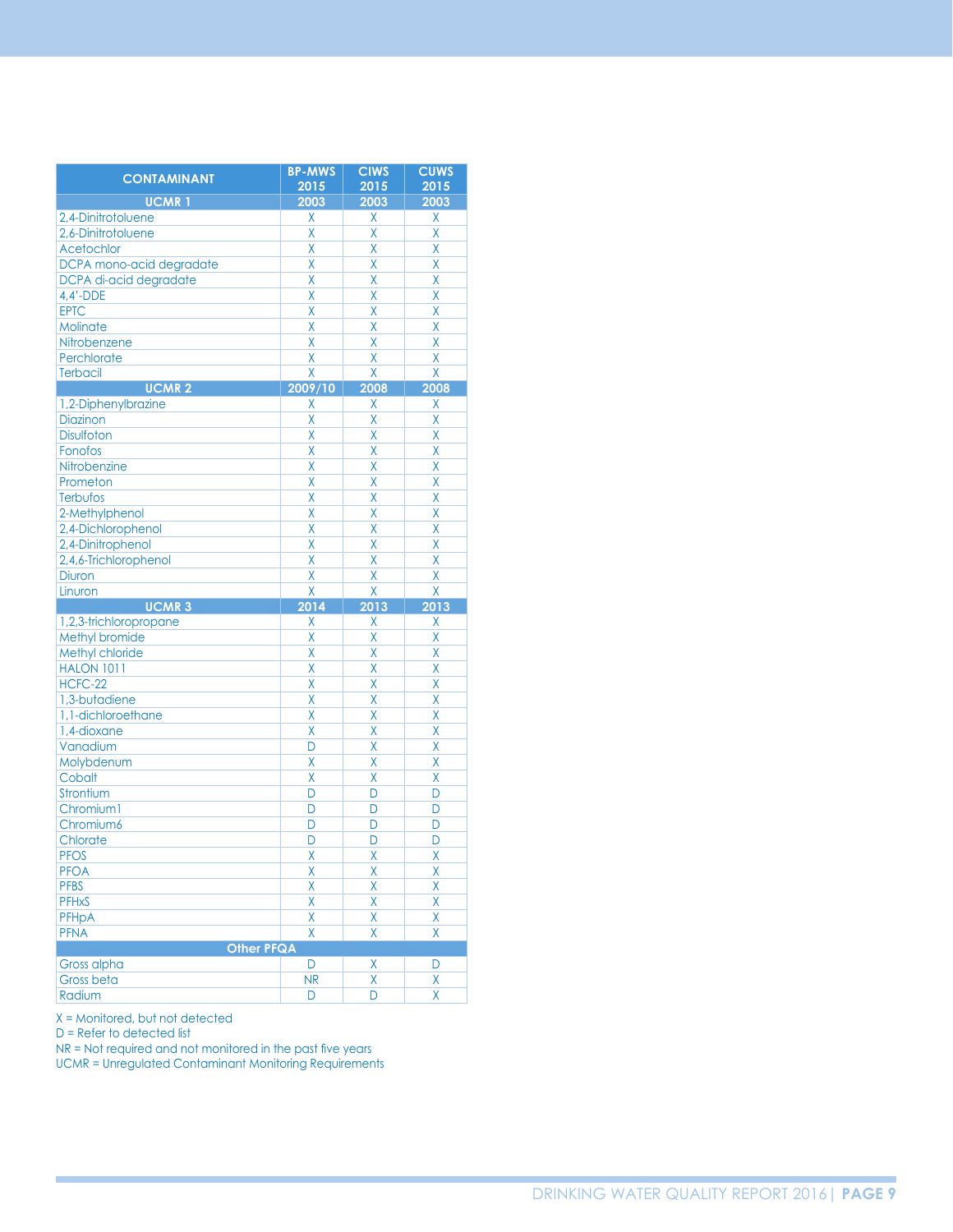### **G. MAJOR MODIFICATIONS COMPLETED IN 2015**

#### **Bolton Point (BP-MWS):**

#### Tank Replacements

• Sapsucker Woods Road tank (0.5 MG - Town of Ithaca)

Tank Installations

• Bone Plain Road tank (0.26 MG - Town of Lansing)

#### Water Main Replacements

- Route 13 transmission main reinforcement main (Bolton Point)
- Coddington Road water main (Town of Ithaca)

#### Water Main Extensions

• Bone Plain Road water main (Town of Lansing)

System Improvements

• Christopher Circle pump station upgrade (Town of Ithaca)

#### **City (CIWS):**

#### Water Project

- Elm St. Pump Station, Interconnection Building, and the Giles Street Facility all are in full use
- Water Plant rebuild (Contract 4) nearing the end of Phase II work
- Awaiting approvals to bid Contract 1 work (intake structure and piping)
- Finalized the Dam Safety proposed contract and waiting to bid with or near Contract 1

#### Distribution System

- Installed 500 feet of 6 inch ductile iron (DI) watermain to loop Vine and Worth Streets and provide enhanced fire flow and circulation to improve water quality
- Installed 700 feet of 2 inch high density polyethylene water pipe along Kline Road with a pressure reducing valve to allow water flow from a dead end watermain in Mitchell Street pressure zone to a watermain along Lake Street in the Gravity pressure zone. This is to ensure circulation and improve water quality between pressure zones
- Installed 550 feet of 6 inch DI watermain on Willard Way to replace the old 4 inch cast iron (CI) watermain
- Abandoned 1000 feet of 12 inch (CI) at the end of Valentine Place and installed 1000 feet of relocated 12 inch CL 52 DIP as a replacement
- Worked with the railroad at Cecil A. Malone to resleeve the 10 inch CI main that runs along the right of way (ROW); main is currently isolated

#### **Cornell (CUWS):**

- Completed design of North Campus Cast Iron Water Main Replacement Project. This will be a phased 5-year project with construction beginning in the summer of 2016.
- All fire hydrants inspected and repairs made if required.
- Fire system installed in the water filtration plant.
- New doors installed in the water plant.
- Computer water modeling of distribution system completed.

## **H.FUTURE PROJECTS AND CAPITAL IMPROVEMENTS (Planned for 2016)**

#### **Bolton Point (BP-MWS)**

#### Tank Replacements

• Trumansburg Road tank (0.5 MG – Town of Ithaca)

#### Water Main Replacements

- Park Lane water main (Town of Ithaca) • Christopher Circle water main (Town of Ithaca)
- Sapsucker Woods Road water main (Town of Ithaca)
- Bush Lane water main (Village of Lansing)

#### System Improvements

- Automated Meter Infrastucture installation
- Freese Road PRV installation (Town of Dryden)

#### **City (CIWS):**

#### Water Project:

- Contract 4 work to continue: Phase III of the rebuild including changes for the 1903 clearwell; project expected to be complete in December 2016 or January 2017
- Contract 1 bid and work moving forward
- Dam Safety Contract work moving forward

#### Distribution System

- Reconfigure the railroad ROW crossing through the new sleeve at Cecil A. Malone Drive. Upgrade water main to 12 inch for 70 feet.
- Repair 8 inch pipe crossing behind the Giles Street facility (up the trail/road)

#### **Cornell (CUWS)**

- The North Campus Water Main Replacement Project will begin in 2016. The first phase will address the aging water mains along Forest Home Drive, avoiding the closed portion of the road, and connecting to the intersection at the Thurston Ave. Bridge. A new water line will also be installed to serve the Golf Course Pump House.
- In house improvement projects will address equipment needs in the Water Filtration Plant.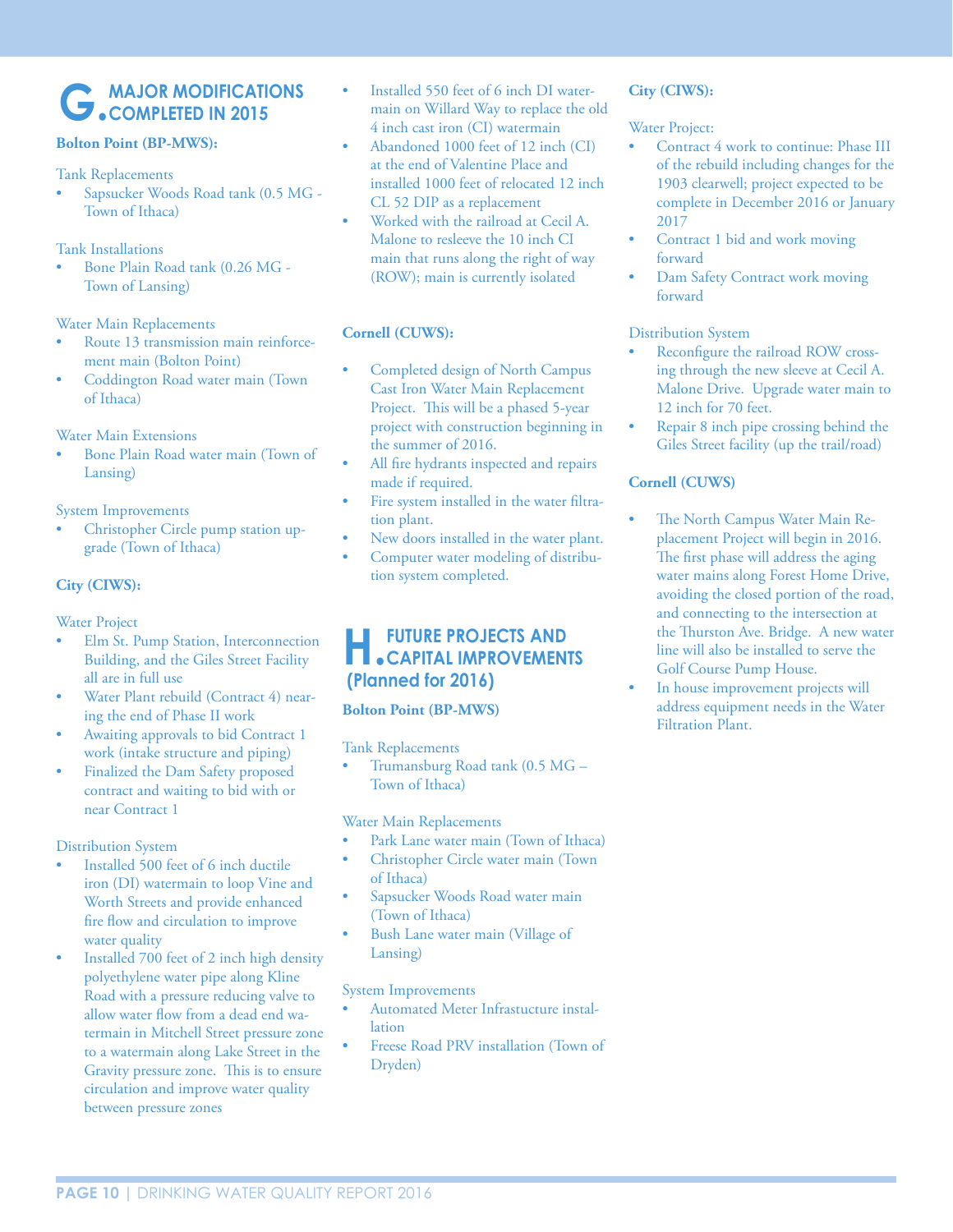### **I.WATER CONSERVATION**<br>• MEASURES **MEASURES J.** SECURITY CONCERNS<br> **MEASURES MEASURES**

You can play a role in conserving water by becoming conscious of the amount of water your household is using and by looking for ways to use less whenever you can. It is not hard to conserve water. The following are some ideas that you can apply directly in your own home.

Use your water meter to detect hidden leaks. Turn off all taps and water using appliances, then record the meter reading and check the meter after 15 minutes. If it registers, you have a leak.

Restaurants in the U.S. serve approximately 70 million meals a day. Every glass of water brought to your table requires another two glasses of water to wash and rinse the glass.

The bathroom accounts for 75 percent of the water used inside the home.

Water your lawn only when it needs it. If you step on the grass and it springs back up when you move, it doesn't need water. If it stays flat, it does.

Put 10 drops of food coloring in your toilet tank. If the color shows up in the bowl without flushing, you have a leak to repair. It is common to lose up to 100 gallons a day from a toilet leak. Fix it, and you save more than 30,000 gallons a year.

Do not hose down your driveway or sidewalk. Use a broom to clean leaves and other debris from these areas. Using a hose to clean a driveway can waste hundreds of gallons of water.

If every American home installed low-flow faucet aerators, the United States would save 250 million gallons of water a day.

Fix leaks as soon as they are found. A dripping faucet with a 1/16 inch stream wastes 100 gallons of water per day.

Saving water can lower your power bills by reducing your demand for hot or pumped water. These few simple steps will preserve the resource for future generations and also save up to 30% on your bill.

Generally, security threats to the three water systems have consisted of primarily minor vandalism and property damage. However, our security efforts focus to a high degree on the much less likely, but more serious, threat of intentional contamination of the water supply. All three water systems have performed security assessments of their entire systems and updated their Emergency Response Plans to cover the possibility of terrorism. Weaknesses in procedures have been corrected and improvements to increase the security of the infrastructure have been undertaken. Local police are aware of the security needs of the water systems and have maintained increased patrolling of the facilities. Your awareness and reporting of suspicious activity throughout the systems is appreciated.

The New York State Health Department is in the process of developing a Source Water Assessment Report for every surface drinking water source in the state. When the reports for our three sources are completed, the systems will review them and provide a summary. If these reports become available in 2016, a summary will be posted on our websites and provided in next year's Annual Drinking Water Quality Report.